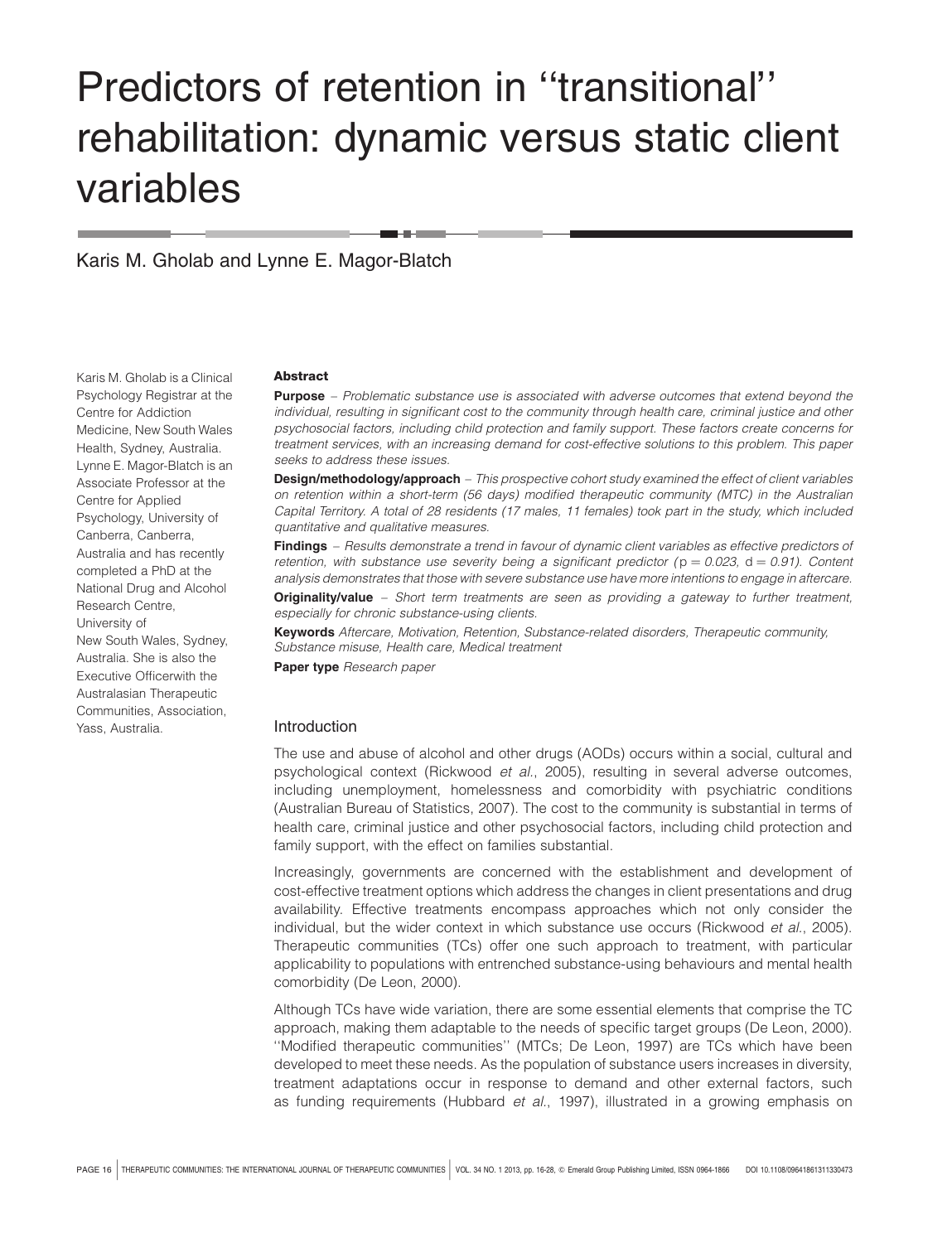evidence-based interventions, resulting in review of treatment practices (Aron and Daily, 1974; Lloyd and O'Callaghan, 2001; Moos, 1998) and development of new responses.

In the Australasian context, MTCs serve a variety of populations, including families and single parents with children, young people, clients with comorbid mental health presentations and correctional populations. Increasingly, other TC models, including short-term (eight to 16 weeks) and day programs (which meet for several hours three to five days a week) are being established. A number of MTCs also include detoxification beds, which supports a throughcare approach to treatment and facilitates the person's entry into rehabilitation. The MTC, which is the subject of this study, includes this facility.

Randomised control trials have not been generally applied to research in this area. However, there is extensive literature demonstrating the effectiveness of TC treatment approaches utilising outcome studies. This research has been reviewed by many authors (Addazi et al., 2009; Anglin and Hser, 1990; Hubbard et al., 1997; Prendergast et al., 2002; Simpson and Sells, 1990; Smith et al., 2006) and has identified a consistent, strong and positive relationship between treatment retention and follow-up treatment outcomes, such as abstinence (Hser et al., 2004), employment (Hubbard et al., 1997; Nuttbrock et al., 1998; Pitts, 1991; Simpson and Sells, 1982; Teichman and Basha, 1996), reduced drug use and criminal behaviour (De Leon et al., 1982; Prendergast et al., 2002; Simpson et al., 1997) over many years of TC research (Baekeland and Lundwall, 1975; De Leon and Shwartz, 1984; Prendergast et al., 2002).

There are limited client characteristics that are significantly or consistently associated with retention (Condelli, 1994; De Leon, 1984; Simpson and Sells, 1982), an exception being client status prior to treatment. Research investigating the effectiveness of modified TCs has shown clients with severe psychopathology (Brunette et al., 2004; De Leon et al., 2000; Joe et al., 1995; Mueser and Drake, 2000) or substance use severity (De Leon et al., 1982; Tims and Ludford, 1984) remain in treatment longer. Specifically, psychopathology and severity of substance use are associated with retention and positive treatment outcomes when participants are matched in treatment programs designed to cater for their specific needs. Additionally, more integrated and supportive but less structured approaches prove successful for dually diagnosed populations (Brunette et al., 2004; De Leon et al., 2000; Mueser and Drake, 2000).

Dynamic variables, such as motivation and readiness (MR) for change, have been established as consistently good predictors of treatment retention (Condelli and De Leon, 1993; Condelli and Dunteman, 1993; De Leon et al., 1994; Joe et al., 1998). A retrospective cohort study by De Leon et al. (1994) found client circumstances, motivation, readiness and suitability for treatment significantly correlated with 30 day and longer term retention. Therefore, research indicates that dynamic variables such as MR are better predictors of retention than static, background or demographic variables, such as age, gender and drug of concern (DOC). Additionally, research investigating the effects of modified TCs suggests that clients who are matched to treatment modality experience better outcomes (Gossop et al., 1999; Simpson, 1997).

Currently, AOD treatment providers are under pressure to meet the demands of cost-effective treatment. In this context, program length becomes a consideration. As current research has neglected the investigation of client variability on retention in short-term TC treatment programs, the current study examined the impact of client variables on treatment retention in a short-term MTC. In particular, this program provides ''transitional'' rehabilitation services utilising TC principles of community-as-method whereby individual change of attitudes, norms and behaviours are regulated via the community (De Leon, 2000). For instance, residents who have remained in the program longer are encouraged to support and mentor new residents. Due to program length, the program did not include specific ''levels'' though these are inferred via participants' length of stay and commitment to the program. Additionally, the program offers a variety of other AOD, as well as psychological, recreational and pharmacological interventions. Residents in treatment maintain the house and grounds in which the program stands, and undertake other work functions associated with the running of the MTC. ''Transitional'' is defined as a program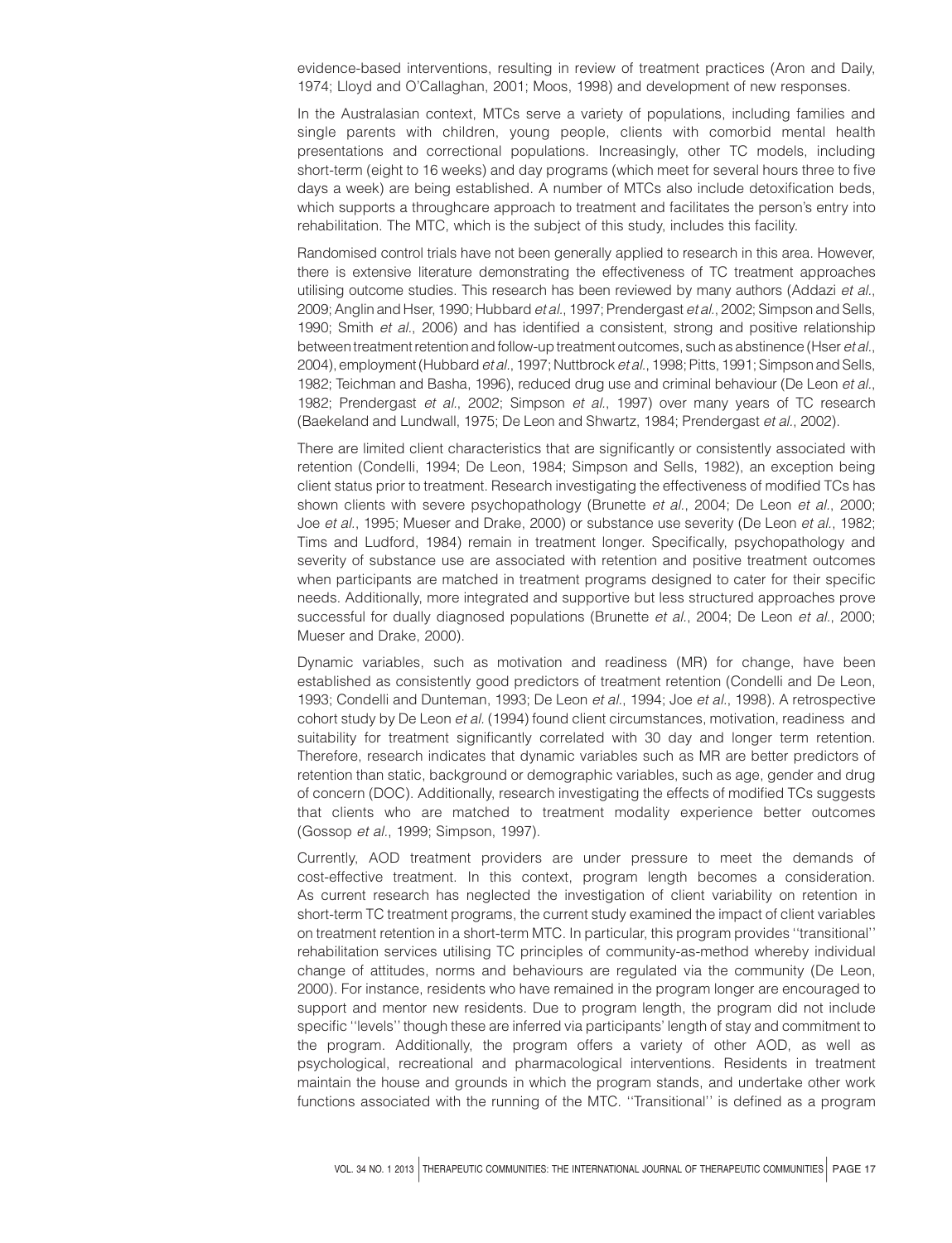designed to provide a bridge between detoxification and longer term treatment, either within a residential setting or through aftercare within the community. As such, transitional programs provide the opportunity for introduction to rehabilitation within a supportive environment and allow the person to assess their longer term needs for referral.

In this setting, client variability and its relationship with treatment retention is explored. In this study, treatment retention is defined as treatment completion. It was hypothesised that dynamic client variables of MR, severity of dependence and psychopathology would be significantly better predictors of treatment completion than static client variables of age, gender and DOC.

# Method

## **Participants**

The sample comprised 28 residents (17 males and 11 females) undergoing treatment for substance abuse in Arcadia House, a short-term (56 days) residential MTC in the Australian Capital Territory (Australia), comprising detoxification and transitional rehabilitation. Participation in the study was voluntary and anonymous. Participants were involved in both types of treatment; some completing detoxification only (32.1 percent) and others completing transitional rehabilitation (67.9 percent; Table I).

| <b>Table I</b> Demographics and characteristics of participants |                                              |                |       |  |  |  |
|-----------------------------------------------------------------|----------------------------------------------|----------------|-------|--|--|--|
| Demographics and characteristics                                | Subcategories                                | n.             | %     |  |  |  |
| Total                                                           |                                              | 28             | 100.0 |  |  |  |
| Gender                                                          | Male                                         | 17             | 60.7  |  |  |  |
|                                                                 | Female                                       | 11             | 39.3  |  |  |  |
| Country of birth                                                | Australia                                    | 26             | 92.9  |  |  |  |
|                                                                 | Outside of Australia                         | $\overline{c}$ | 7.1   |  |  |  |
| Indigenous status                                               | Aboriginal and/or Torres Strait Islander     | $\overline{c}$ | 7.1   |  |  |  |
|                                                                 | Non-Aboriginal and/or Torres Strait Islander | 26             | 92.9  |  |  |  |
| Relationship status                                             | Single                                       | 15             | 53.6  |  |  |  |
|                                                                 | Married                                      | 3              | 10.7  |  |  |  |
|                                                                 | Defacto                                      | 5              | 17.9  |  |  |  |
|                                                                 | Separated/divorced                           | $\overline{c}$ | 7.1   |  |  |  |
|                                                                 | Other                                        | 3              | 10.7  |  |  |  |
| Parental status                                                 | Parent                                       | 16             | 57.1  |  |  |  |
|                                                                 | Non-parent                                   | 12             | 42.9  |  |  |  |
| Educational status <sup>a</sup>                                 | Primary                                      | $\overline{c}$ | 7.1   |  |  |  |
|                                                                 | Secondary; 1-2 years                         | 3              | 10.7  |  |  |  |
|                                                                 | Secondary; 1-3 years                         | 8              | 28.6  |  |  |  |
|                                                                 | Year 10                                      | $\overline{c}$ | 7.1   |  |  |  |
|                                                                 | Senior secondary/college                     | 5              | 17.9  |  |  |  |
|                                                                 | Tertiary                                     | 6              | 21.4  |  |  |  |
| <b>Employment status</b>                                        | Currently employed                           | $\overline{7}$ | 25.0  |  |  |  |
|                                                                 | Not currently employed                       | 21             | 75.0  |  |  |  |
| Drug of concern                                                 | Alcohol                                      | 15             | 53.6  |  |  |  |
|                                                                 | Cannabis                                     | 3              | 10.7  |  |  |  |
|                                                                 | Amphetamine type stimulants                  | 5              | 17.9  |  |  |  |
|                                                                 | Opioids                                      | 5              | 17.9  |  |  |  |
| Previous interventions                                          | None                                         | 12             | 42.9  |  |  |  |
|                                                                 | Counselling                                  | $\overline{4}$ | 14.3  |  |  |  |
|                                                                 | Detoxification                               | 5              | 17.9  |  |  |  |
|                                                                 | Residential rehabilitation (non-TC)          | 3              | 10.7  |  |  |  |
|                                                                 | Residential rehabilitation (TC)              | 3              | 10.7  |  |  |  |
|                                                                 | Opioid maintenance                           | $\mathbf{1}$   | 3.6   |  |  |  |
| Legal involvement <sup>b</sup>                                  | Past or current involvement                  | 14             | 50.0  |  |  |  |
|                                                                 | No involvement                               | 14             | 50.0  |  |  |  |

Notes: <sup>a</sup>Two participants declined to answer; <sup>b</sup>legal involvement is defined here as involvement in any illegal activity other than just the use of illegal drugs; common types of illegal activity include break and enter, robbery, drug supply and drug related driving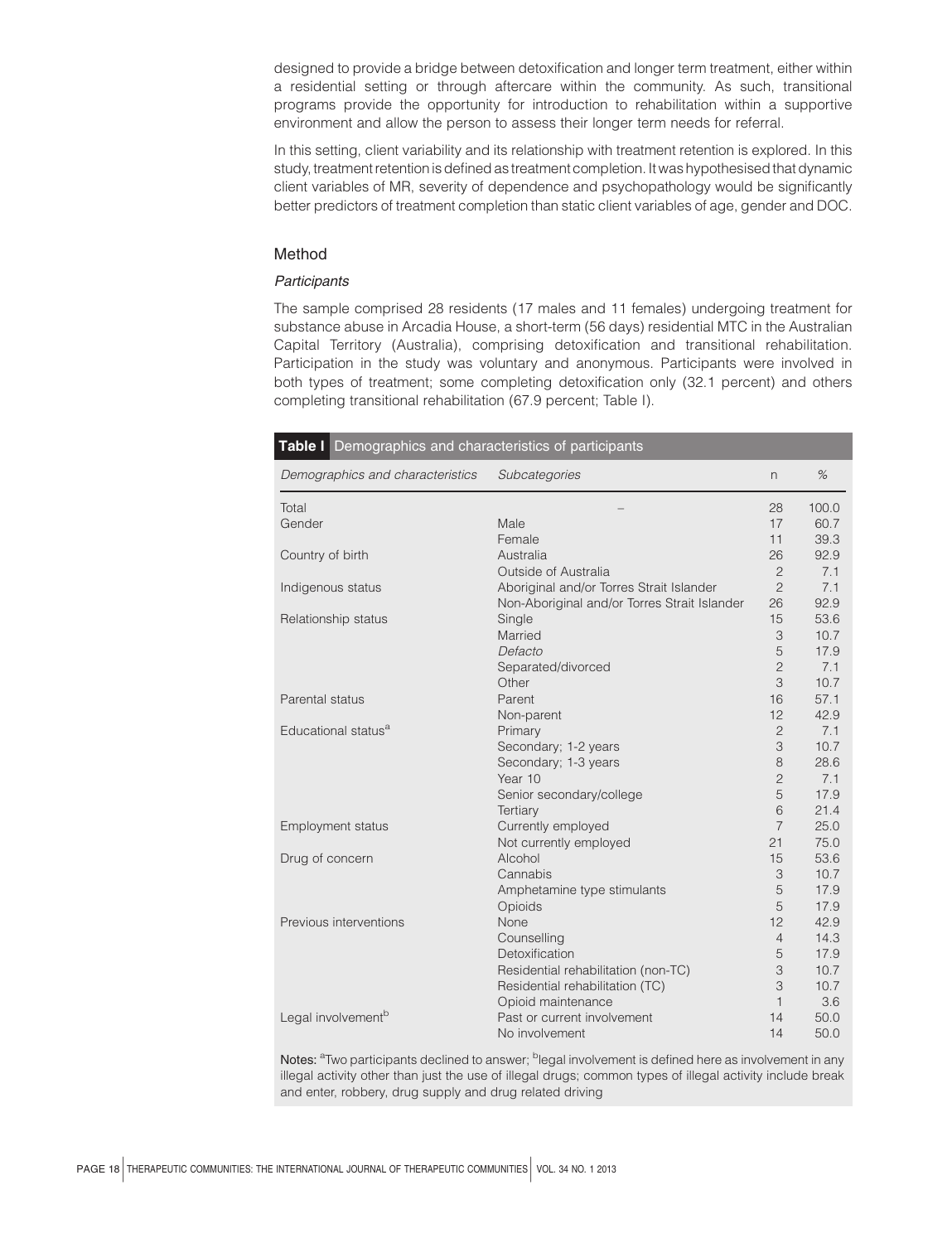## Design

Research design was a prospective cohort study, using an anonymous, self-report survey questionnaire of MR for treatment. The survey was completed by residents participating in the program between January and March 2011. As participants had provided permission for completion data to be collected, this was gathered through collection of National Minimum Data Set (NMDS; Australian Institute of Health and Welfare (AIHW)) statistics eight weeks following admission. Participants also provided responses to a number of structured open-ended questions to gather qualitative feedback on personal treatment goals and satisfaction with treatment.

## **Measures**

The survey sought demographic information of gender, indigenous, occupational and legal status, together with a brief, three item, structured, open ended questionnaire which gathered exploratory information about MR and the perceived treatment needs of clients. Items in this questionnaire included: ''What are your main goals for treatment? List three''; ''What is needed for you to achieve your goals?'' and ''Do you have plans for aftercare once discharged? What do these plans involve (e.g. residential rehabilitation, half-way house, attending AA/NA meetings, counselling, etc.)?'' Additionally, the survey comprised the Depression, Anxiety and Stress Scale 21 (DASS-21; Lovibond and Lovibond, 1995); the Severity of Dependence Scale (SDS; Gossop et al., 1995); and the Circumstances, Motivation and Readiness Scale (CMR; De Leon and Melnick, 1998).

The DASS-21 (Lovibond and Lovibond, 1995) is intended as a measure of distress on the axes of depression, anxiety and stress. The SDS (Gossop et al., 1995) measures dependence experienced by users of different substances and was used in the current study as a measure of substance dependence. The CMR (De Leon and Melnick, 1998) was designed for drug using populations to measure MR for treatment as a predictor of treatment retention. In this instance, the CMR was used as a measure of treatment MR.

#### Procedure

Permission for the study was provided by the University of Canberra (Australia) Human Ethics Committee. Participation was voluntary, and those taking part completed an informed consent form prior to completing the survey, which they did individually, and in direct observation of the researcher. When completed, the questionnaire was placed in an envelope, sealed and returned directly to the researcher.

The research methodology included a classification procedure proposed by Gay and Airasian (2000). Quantitative data was analysed using PASW Statistics by SPSS (version 18.0), and content analyses using the method of constant comparison (Krippendorff, 2004) was used to analyse qualitative responses.

## **Results**

Some participants ( $n = 9$ ) provided invalid responses for the "C" scales in the CMR. Specifically, these participants answered ''not applicable'' to more than one item on both or either of the ''C'' scales. Due to the small sample, only scores from ''M'' and ''R'' scales were collated and these were valid for all participants ( $n = 28$ ). The summation of "M" and "R" scores is used to represent the measure of MR.

MR scores for all participants ranged from 36 to 64 points ( $M = 51.57$ ; SD = 6.37) from a possible total score of 90. DASS-21 scores ranged from 10 to 104 points  $(M = 55.71;$  $SD = 25.20$ ) from a possible total score of 126. SDS scores ranged from 3 to 15 points  $(M = 10.14; SD = 2.88)$  from a possible total of 15. Ages ranged from 19 to 66 years  $(M = 34.71; SD = 11.17).$ 

Correlation statistics were calculated to investigate possible associations between continuous dependent variables and assumptions of normality and linearity assessed. Although assumption of normality was violated with respect to the distribution of age scores,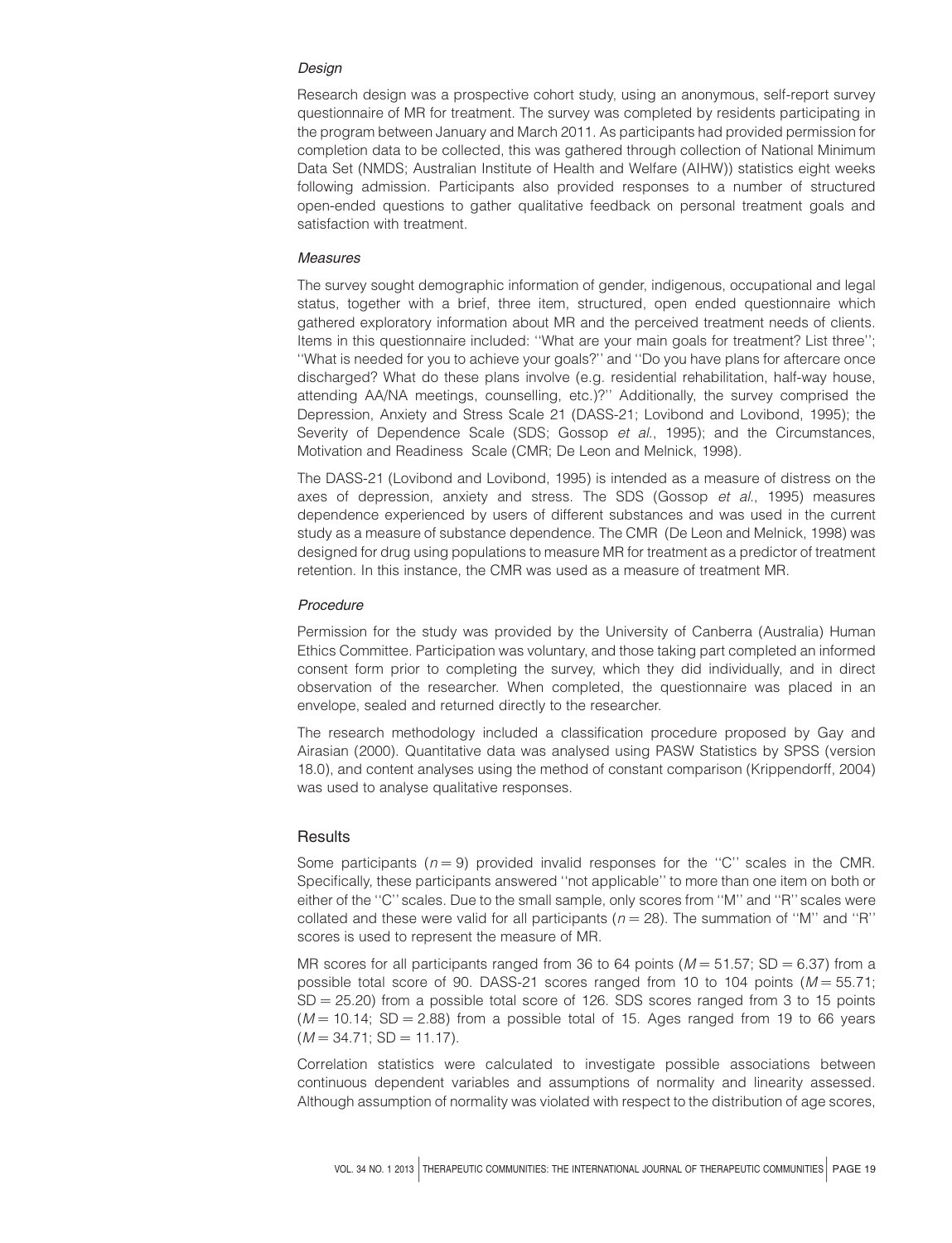normality and linearity assumptions were supported for MR, DASS-21 and SDS scores. Subsequently, and for the purpose of providing consistency, only parametric calculations were conducted.

Bivariate correlations between the three variables of MR, DASS-21 and SDS were calculated. Significant correlations were established for DASS-21 and MR, and DASS-21 and SDS. The relationship between DASS-21 and MR was positive and strong,  $r(26) = 0.52$ ,  $p = 0.004$ ; and there was a positive and moderate correlation between DASS-21 and SDS,  $r$  (26) = 0.44,  $p$  = 0.018. There was a non-significant relationship between SDS and MR,  $r(26) = 0.35$ ,  $p = 0.065$ .

Overall, participants were more likely to complete treatment ( $n = 15$ ) as opposed to leaving treatment prematurely ( $n = 13$ ). Means, standard deviations and significance values of age, MR, DASS-21 and SDS, by completion status are shown in Table II.

To examine the impact of dynamic client variables and client matching on treatment retention, and to test the hypothesis that program completers and non-completers would differ based on MR, DASS-21 and SDS scores, independent samples t-tests were calculated. More specifically, an independent samples t-test was used to compare the average MR score for participants who completed treatment ( $n = 15$ ) with those who did not complete treatment ( $n = 13$ ). The t-test was statistically non-significant, with the treatment completers group ( $M = 53.33$ , SD = 5.65) reporting non-significantly different total MR scores on average 3.79 points higher (95 percent, confidence interval (CI  $= \pm 4.8$  points)) when compared with the non-completers group ( $M = 49.54$ , SD = 6.77),  $t(26) = 1.62$ ,  $p = 0.118$ . Cohen's  $d(0.61)$  indicated a medium effect size.

For DASS-21, participants who completed treatment ( $n = 15$ ) did not differ significantly from those who did not complete treatment  $(n = 13)$ , with the treatment completers group  $(M = 63.07, SD = 21.31)$  reporting non-significantly different total DASS-21 scores on average 15.84 points higher (95 percent  $Cl = \pm 18.96$  points) than the non-completers group ( $M = 47.23$ , SD = 27.45),  $t(26) = 1.72$ ,  $p = 0.098$ . Cohen's  $d(0.64)$  indicated a medium effect size.

For SDS, participants who completed treatment ( $n = 15$ ) differed significantly from those who did not complete treatment ( $n = 13$ ), with the treatment completers ( $M = 11.27$ ,  $SD = 2.40$ ) reporting significantly different total SDS scores on average 2.42 points higher (95 percent CI =  $\pm$  2.06 points) than the non-completers group ( $M = 8.85$ , SD = 2.91),  $t(26) = 2.41$ ,  $p = 0.023$ . Cohen's  $d(0.91)$  indicated a large effect size.

For age, those who completed treatment ( $n = 15$ ) did not differ significantly from those who did not complete treatment ( $n = 13$ ), with the treatment completers group ( $M = 33.07$ ,  $SD = 9.65$ ) being non-significantly different in age, and on average 3.55 years younger (95 percent CI  $= \pm 8.75$  years) than the non-completers group ( $M = 36.61$ , SD = 12.84),  $t(26) = -0.83$ ,  $p = 0.412$ . Cohen's  $d(0.31)$  indicated a medium effect size.

A 2  $\times$  2 Pearson's  $\chi^2$ -test of contingencies (with  $p=0.05$ ) was used to evaluate if gender (male vs female) was related to treatment completion (completers vs non-completers), and it was indicated as non-significant,  $\chi^2$ (1, *n*=28) = 0.01, *p* = 0.93. No further assumptions can be made from the data due to the small sample size. Figure 1 shows a graphical representation of the effect of gender on treatment completion rates.

|                                           | <b>Table II</b> Means, $\pm$ SD and p-values of independent variables by dependent variables |                                                              |                                 |                                  |  |  |  |
|-------------------------------------------|----------------------------------------------------------------------------------------------|--------------------------------------------------------------|---------------------------------|----------------------------------|--|--|--|
|                                           | Completers ( $n = 15$ )                                                                      | Non-completers $(n = 13)$                                    | Comparison                      | р                                |  |  |  |
| <b>MR</b><br>DASS-21<br><b>SDS</b><br>Age | 53.33 (5.65)<br>63.07 (21.31)<br>11.27(2.40)<br>33.07 (9.65)                                 | 49.54 (6.77)<br>47.23 (27.45)<br>8.85(2.91)<br>36.62 (12.84) | 3.79<br>15.84<br>242<br>$-3.55$ | 0.118<br>0.098<br>0.023<br>0.412 |  |  |  |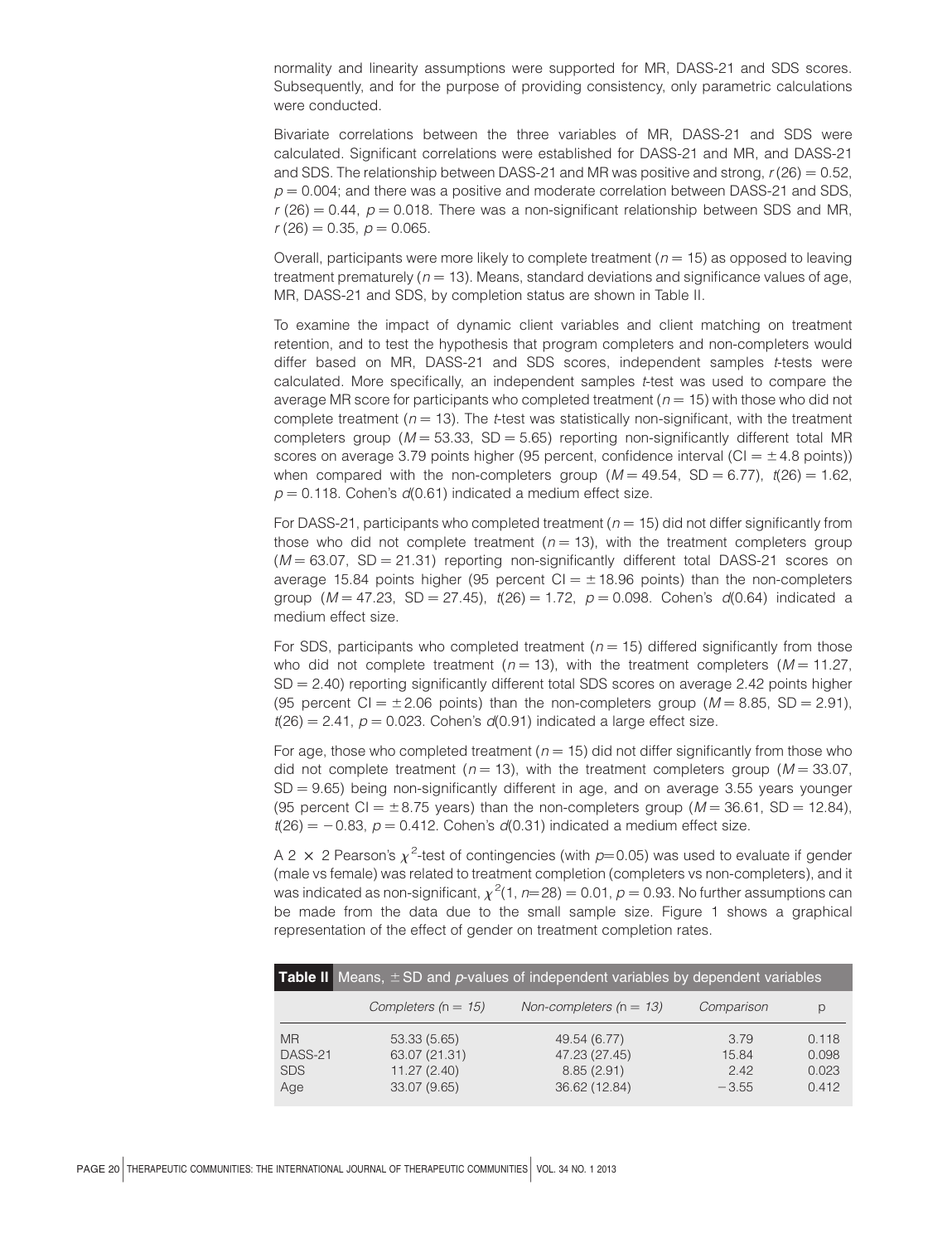

A 4  $\times$  2 Pearson's  $\chi^2$ -test of contingencies (with  $p$ =0.05) was also used to evaluate whether DOC (alcohol, cannabis, amphetamines and heroin) was related to treatment completion (completers vs non-completers). Results revealed that there was no significant relationship between DOC and program completion,  $\chi^2(3, n=28) = 1.20$   $p = 0.74$ . It should be noted here that this finding should be interpreted with caution as the assumption of expected count to be above 5 has been violated. Once again, no inferences can be made from the data due to the small sample size. Nevertheless, it is interesting to note that alcohol and opioid users were more likely to complete treatment compared to amphetamine and cannabis users. Figure 2 shows a graphical representation of the dependent nature of DOC and treatment completion.

Overall, findings indicate that successful outcomes, as measured by treatment completion, are mediated by SDS scores only. DASS-21 and MR scores were shown to be non-significant predictors of completion, although a trend in favour of the research hypothesis was established. Age, gender and DOC were non-significant predictors of completion. Due to the small sample size no conclusions can be made regarding the effect of these variables on treatment retention.

# Content analyses

Structured, open-ended questions were used to collect qualitative information, and content analysis was utilised to analyse and interpret that data. The results obtained are summarised in Table III and this is followed by a more comprehensive interpretation in text. An explanation of each theme is briefly considered and quotes from individual participants are provided in support of the interpreted data. Each respondent has been assigned a unique code (e.g. P1A) to highlight impartiality in interpretation.

# Use cessation

Participant responses could be divided into three further themes under the heading of ''use cessation'', highlighting the goals of non-dependence, improved lifestyle and participation in interventions/programs.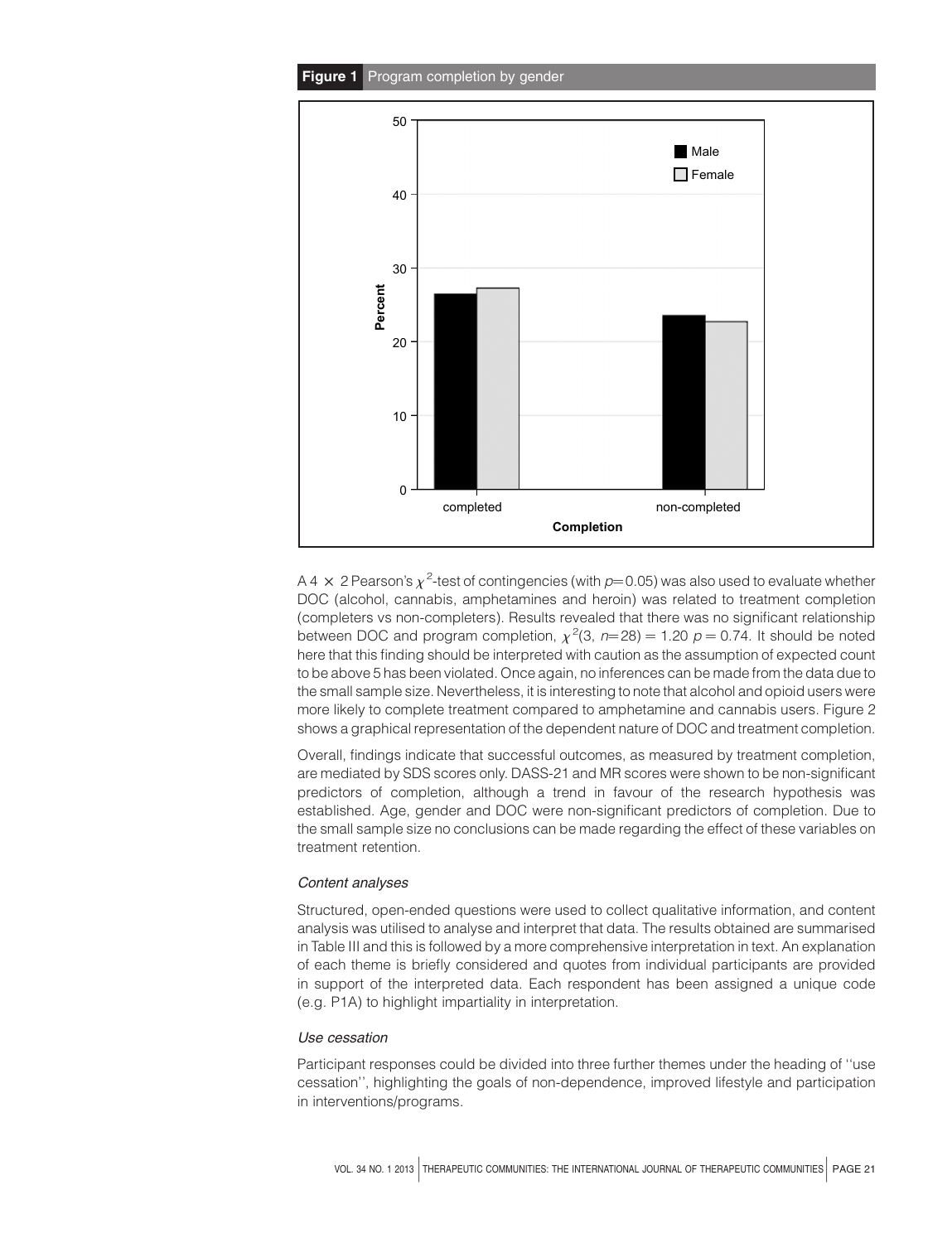

| <b>Table III</b> Content analysis summary                                                                                                                           |                |                       |                                      |  |  |  |  |
|---------------------------------------------------------------------------------------------------------------------------------------------------------------------|----------------|-----------------------|--------------------------------------|--|--|--|--|
| Interview question                                                                                                                                                  | Master theme   | Subthemes             | Supporting quotes<br>(shown in text) |  |  |  |  |
| "What are your main goals for treatment?                                                                                                                            | Use cessation  | Non-dependence        |                                      |  |  |  |  |
| List three"                                                                                                                                                         |                | Improved lifestyle    | $\mathbf{H}$                         |  |  |  |  |
|                                                                                                                                                                     |                | Participation in      | $\mathbf{III}$                       |  |  |  |  |
|                                                                                                                                                                     |                | interventions/program |                                      |  |  |  |  |
| "What is needed for you to achieve your goals?"                                                                                                                     | Rehabilitation | Support               | iv                                   |  |  |  |  |
|                                                                                                                                                                     |                | Time out              | $\vee$                               |  |  |  |  |
|                                                                                                                                                                     |                | Internal attributes   | Vİ                                   |  |  |  |  |
| "Do you have plans for aftercare once                                                                                                                               | Interventions  | Mental health         | vii                                  |  |  |  |  |
| discharged from Arcadia House? What do these<br>plans involve (e.g. residential rehabilitation,<br>halfway house, attending AA/NA meetings,<br>counselling, etc.)?" |                | Substance use         | VIII                                 |  |  |  |  |

Non-dependence. Participants identified that return to pre-morbid or ideal or ''normal'' level of functioning was important with respect to use cessation:

(i) ''get life back on track and away from drugs'' (P1I); ''better life without alcohol'' (P1B); ''live life without using'' (P1H).

Improved lifestyle. Relationships were most frequently endorsed as an area requiring attention. Other references to lifestyle goals included physical and mental health, employment and finances:

(ii) ''commence exercise routine'' (P1L); ''regain physical health'' (P1T); ''be able to work properly'' (P1P).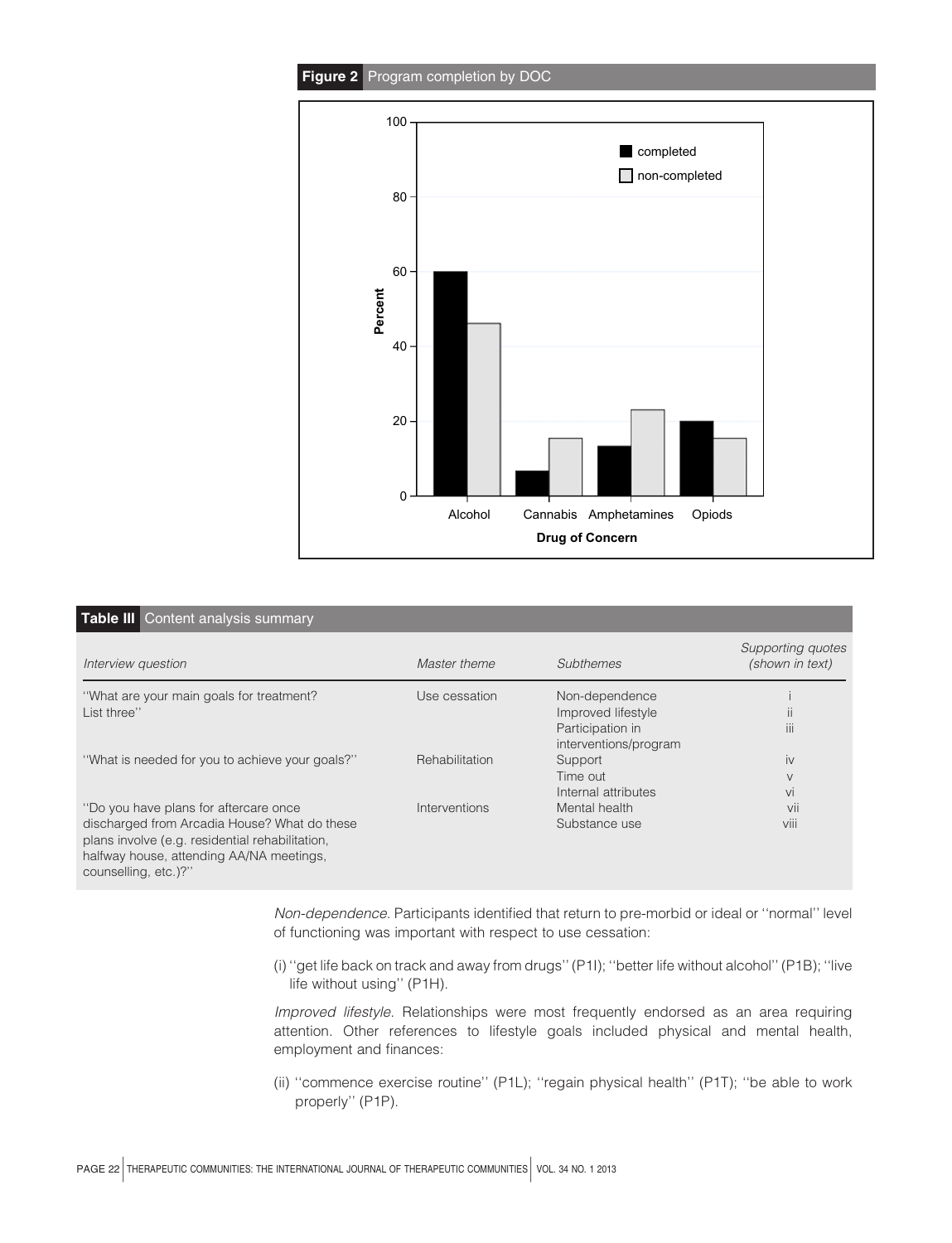Participation in interventions/programs. Participants identified a need to improve coping skills to prevent relapse and seeking aftercare was noted as an important treatment goal:

(iii) ''stabilise on methadone'' (P1U); ''strategies to prevent drinking'' (P1L); ''learn about recovery and relapse prevention techniques to remain sober'' (P1U).

Rehabilitation. Four participants did not respond to this question. Participant responses were divided into three further themes under the heading of ''rehabilitation'', highlighting the requirements of goal attainment including support, time out and internal attributes.

Support. Assistance, information and support were important in goal achievement. Support from family members was reported most often, followed by friends and staff. Support through counselling and peer support groups was also endorsed:

(iv) ''support from family and friends'' (P2A); ''agency and familial support'' (P1D); ''remain in rehab and work through problems'' (P1J); ''medication (depression)'' (P1N).

Time out. Many substance users need time in order to achieve set goals. Common responses reflected a need for time to think and reflect. The notion of time, whether to develop new skills, provide opportunity for reflection or relaxation, or to abstain for a certain period of time, was frequently endorsed, stressing the concept of harm minimisation, an important consideration in the Australian context as it forms an integral part of the Australian Government's platform on AOD treatment:

(v) ''have a break'' (P1); ''clean time'' (P1D); ''a week not drinking'' (P1L).

Internal attributes. Internal positive attributes such as motivation, determination, confidence, effort and integrity were perceived as key factors that aid goal attainment:

(vi) ''character strength'' (P1B); ''will power'' (P1U); ''confidence and emotional security'' (P1X); ''stay determined with myself and the program'' (P1V).

Interventions. There was considerable consistency in response to this item. Results indicate that the majority of participants had intentions to participate in formal aftercare. In fact, only two participants did not respond to this item, and only four indicated that no formal aftercare was required. Participant responses were divided into two further themes under the heading of ''interventions'', highlighting mental health and substance use specific treatments perceived as necessary aftercare interventions:

- (vii) ''counselling'' (P2B); ''individual counselling'' (P1C); ''psychologist'' (P1L);
- (viii) ''Re-commence work'' (P1C); alcoholics anonymous (AA) (P2C); ''SMART'' recovery (P2A); narcotics anonymous (NA) (P1H); ''rehab'' (P1T); ''replace using habits with old hobbies and exercise'' (P1N).

Further exploration of qualitative data was undertaken to examine more closely the relationship between SDS and retention in transition rehabilitation. Overall, the aftercare items most commonly endorsed included counselling or psychotherapy (42.9 percent), self-help groups (42.9 percent) and residential rehabilitation (TC) (32.0 percent).

Participant scores were grouped according to SDS range, and are shown in Figure 3. Participants with high SDS scores more frequently indicated intentions to participate in aftercare than those within medium and low SDS scores.

# **Discussion**

The findings of this study, as obtained through quantitative data analyses, indicate that successful outcomes, measured by treatment completion, are mediated by severity of dependence only, with higher scores significantly predicting treatment completion. This result supports one of the research hypotheses. In this study, psychopathology and MR were shown to be non-significant predictors of completion. As hypothesised, age, gender and DOC similarly did not predict completion.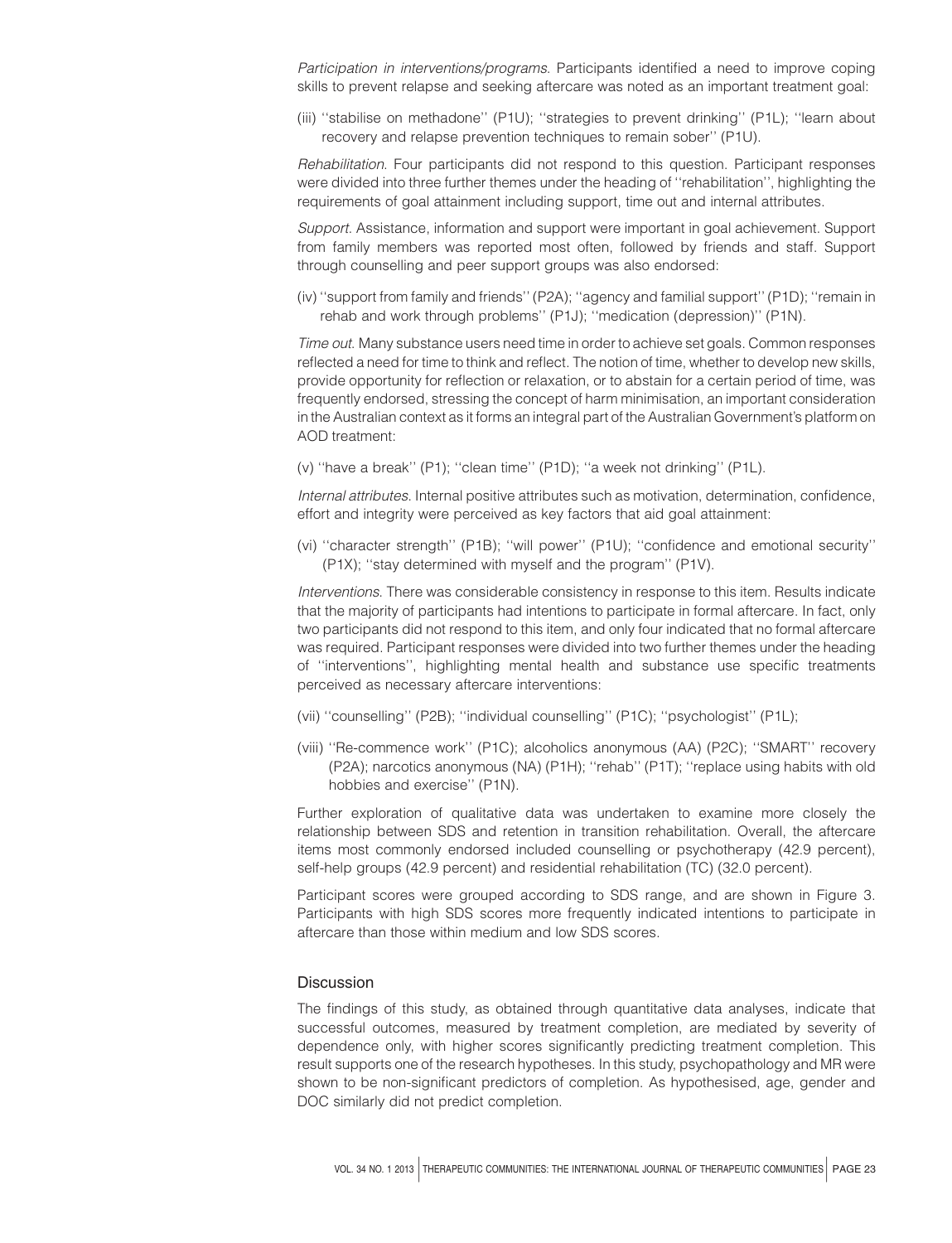

While the effect of moderator variables has not been well established in the current study, the positive effect of substance dependence severity on retention was found to be both statistically and clinically significant. However, results do suggest that short-term integrated treatment programs may play an important role in engaging chronic substance-using populations as an introduction to treatment. Indeed, examination of qualitative data adds support to this conclusion. That is, many participants indicated that respite is a desirable treatment requisite. In addition, it was found that those with higher SDS scores more frequently reported intentions to engage in aftercare. Subsequently, short-term transitional TCs provide an opportunity for engagement and exploration of further treatment options; an advantage compared to detoxification alone.

Certainly, short-term programs appear valid as a harm-reduction treatment option. A short-term, six week circuit breaker program (a modified TC in Benalla, Victoria, operated by Odyssey House, Victoria) has demonstrated promising findings with residents who completed the program reporting increased self-efficacy and motivation for change (E. Allan, personal communication, September 7, 2011). Furthermore, in an unpublished study, it was found that 15 percent of Circuit Breaker residents chose to enter Odyssey House, a long-term TC treatment following completion of the Circuit Breaker, whilst other residents engaged in alternative aftercare options (E. Allan, personal communication, September 7, 2011). Short-term programs may offer a stepping stone for more intensive, evidence-based substance use treatments.

The idea that progressive treatment is advantageous is supported further by research, demonstrating the positive effect of a staged approach. Toumbourou et al. (1998) demonstrated that level of attainment in treatment, rather than time spent in treatment per se, was associated with successful outcomes. These results suggest the importance of self-efficacy and staged commitment to change and offer further support to this study by indicating that level of motivation for change is an important predictor variable.

Consequently, short-term transitional programs may offer an advantage in providing a positive gateway to treatment, engaging the substance-using client and providing an opportunity to develop skills and increase MR for change. These results support the transtheoretical model of change described by Prochaska et al. (1992) which suggests that people should be provided with treatments that are suited to the change stage they are in. Since research has demonstrated the effectiveness of long-term treatments for substance use, and commitment and readiness has been shown to be a strong predictor of success in these treatments, transitional programs may offer a cost-effective, safe, and alternative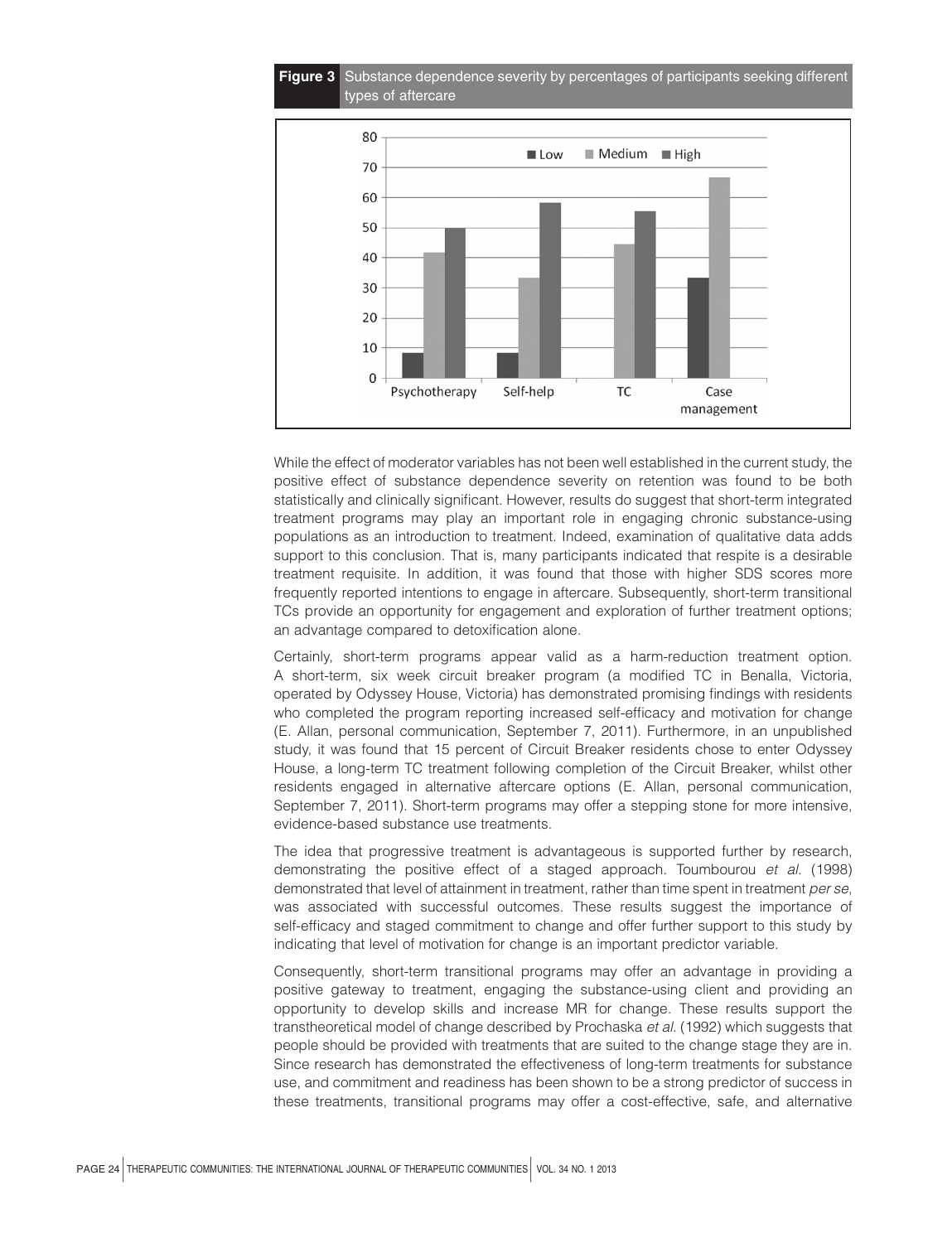treatment option, or act as an effective introduction to a longer term treatment program. Accordingly, future research could examine more closely the effectiveness of short-term transitional treatments and specifically, the mechanisms assisting engagement and/or retention.

In this study, motivation, readiness and psychopathology were found to be non-significant predictors of retention, although non-significant trends in favour of the research hypothesis were observed. Confidence interval and effect size data indicates that the results have clinical relevance and as such it cannot be assumed that the small nature of our sample was the sole contributing factor to this result. Instead, it may be that the measures used to investigate these variables were ineffective in this instance. The results obtained examining the effects of static client variables on completion rates are ambiguous. No effect was established for age, supporting evidence established in larger research studies (Condelli, 1994; De Leon, 1984; Simpson and Sells, 1982).

Clearly, there are some caveats within the current research and consequently results should be viewed with caution. It is important, however, that both the strengths and limitations of the current design are considered. The strengths of the research design include external validity in the results obtained, as the characteristic nature of this sample appears to replicate characteristics of the larger substance use population. The 2010 AIHW-NMDS report for 2008-2009, the key monitoring and evaluation tool which captures the number of closed treatment episodes, showed those using amphetamines or cannabis were less likely to complete treatment (AIHW, 2010). Nationally, participants were more likely to be male (66 percent), less likely to be Aboriginal and/or Torres Strait Islander (14 percent) and most likely to have alcohol as a principal DOC (51 percent; AIHW, 2010). The demographic data obtained from our sample is somewhat similar in that those with amphetamine or cannabis use as a principal DOC were less likely to complete treatment, 60.7 percent of participants were male, 7.1 percent Aboriginal and/or Torres Strait Islander and 53.6 percent noted alcohol as the principal DOC. Subsequently, the findings established are clinically relevant and potentially generalisable.

Second, the decision to measure MR based on total ''M'' and ''R'' scale scores was carefully considered. Invalid results were obtained from nine participants in response to the ''C'' scale of the CMR. With a larger population sample, these participants could have been omitted from the study. It was decided though, due to the already small sample size, that the measure of MR could be effectively established by a total of ''M'' and ''R'' scales. Indeed, the means and standard deviations of total MR scale scores established in this study  $(M = 51.57, SD = 6.37)$  are similar to those established by Melnick and De Leon (1999). Furthermore, total MR scale scores have demonstrated good reliability with Chronbach's  $\alpha$ coefficients ranging from 0.79 to 0.93 (Melnick and De Leon, 1999).

Last, other research examining the impact of client variables on retention in a short-term rehabilitation treatment program could not be located. Some have investigated the effectiveness of short-term TC treatment programs and found positive results (McCusker et al., 1995), although the impact at which client variables mediate such effects was disregarded. Others have investigated the impact of fixed and dynamic client variables on retention in long-term TC treatment settings (Condelli and De Leon, 1993) whilst neglecting the influence of these variables in short-term TC treatments. Through addressing this gap in the research literature and investigating the impact of client variables on retention, this study has been able to inform this important clinical and research area.

In spite of these advantages, there are some caveats which pose a significant threat to the integrity of our findings and these cannot be overlooked. First, at this time, the effectiveness of the treatment program is unknown. The ''transitional'' approach to rehabilitation is a relatively new concept to the research field and requires further study.

Although in this study MR was not found to be an effective predictor of retention, motivation for change should be viewed as a fluctuating state, which is subject to both internal and external influences. As such, while someone may be motivated by a number of factors to enter treatment, retention will be subject to a number of variables. Due to the relationship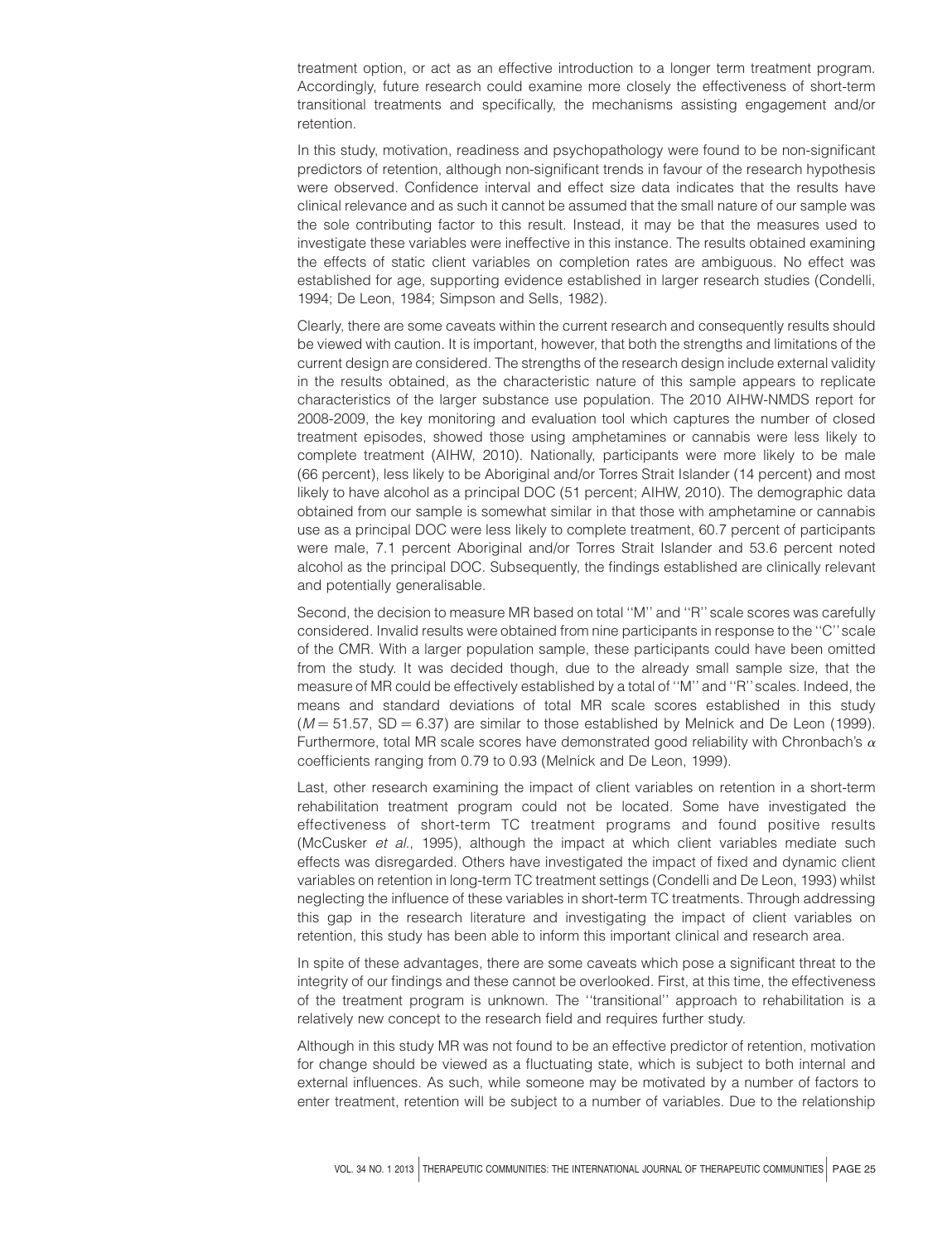between retention and other positive outcome measures, it is important to continue the investigation of predictors of retention in short-term modified TCs. Alternatively, outcome measures other than retention may be a worthwhile area for investigation into treatment effectiveness and these may include psychosocial outcomes or continuation in aftercare. Indeed, if the purpose of ''transitional'' rehabilitation is to link people into longer term treatments, perhaps a more valid measure of success would be to determine if participants actually go on to aftercare upon treatment completion.

At this time, results obtained are preliminary. There is inconclusive evidence to suggest that either dynamic or fixed client variables are better predictors of retention. However, it is suggested that short-term TC treatments are beneficial as a gateway or introduction to well established and effective long-term treatments – particularly for those with higher levels of substance dependence – and may be more effective than detoxification alone. This outcome is promising, particularly given the economic climate that surrounds substance use treatment provisions. While the reasons for the effects established are unknown, future research could examine more closely the relationship between short-term treatments and aftercare as well as the variables mediating retention in short term treatments.

#### References

ABS (2007), National Survey of Mental Health and Wellbeing: Summary of Results, Australian Bureau of Statistics, Canberra.

Addazi, A., Marini, R. and Rago, N. (2009), ''Effective treatment, ineffective treatment: what makes the difference? Some indices of predictability taken from a follow-up study", Therapeutic Communities, Vol. 30 No. 1, pp. 43-56.

Anglin, M.D. and Hser, I.Y. (1990), ''Treatment of drug abuse'', in Tony, M. and Wilson, J.Q. (Eds), Drugs and Crime, University of Chicago, Chicago, IL.

Aron, W.S. and Daily, D.W. (1974), ''Short- and long-term therapeutic communities: a follow-up and cost effectiveness comparison'', The International Journal of the Addictions, Vol. 9 No. 5, pp. 619-636.

Australian Institute of Health and Welfare (2010), Alcohol and Other Drug Treatment Services in Australia 2008-09: Report on the National Minimum Data Set, Author, Canberra.

Baekeland, F. and Lundwall, L. (1975), ''Dropping out of treatment: a critical review'', Psychological Bulletin, Vol. 82 No. 5, pp. 738-783.

Brunette, M.F., Mueser, K.T. and Drake, R.E. (2004), ''A review of research on residential programs for people with severe mental illness and co-occurring substance use disorders'', Drug and Alcohol Review, Vol. 23, pp. 471-481.

Condelli, W.S. (1994), ''Domains of variables for understanding and improving retention in therapeutic communities'', The International Journal of the Addictions, Vol. 29 No. 5, pp. 593-607.

Condelli, W.S. and De Leon, G. (1993), ''Fixed and dynamic predictors of retention in therapeutic communities for substance abusers'', Journal of Substance Abuse, Vol. 10, pp. 11-16.

Condelli, W.S. and Dunteman, G.H. (1993), ''Issues to consider when predicting retention in therapeutic communities'', Journal of Psychoactive Drugs, Vol. 25, pp. 239-244.

De Leon, G. (1984), ''The therapeutic community: study of effectiveness'', NIDA Treatment Research Monograph 84-1286, Government Printing Office, Rockville, MD.

De Leon, G. (1997), ''Therapeutic communities: is there an essential model?'', in De Leon, G. (Ed.), Community as Method. Therapeutic Communities for Special Populations and Special Settings, Greenwood Publishing Group, Westport, CT.

De Leon, G. (2000), The Therapeutic Community: Theory, Model, and Method, Springer, New York, NY.

De Leon, G. and Melnick, G. (1998), CMRS Scales for Substance Abuse Treatment, European Monitoring Centre for Drugs and Drug Addiction, Lisbon, available at: www.emcdda.europa.eu/html. cfm/index3597EN.html (accessed November 30, 2010).

De Leon, G. and Shwartz, S. (1984), ''The therapeutic community: what are the retention rates?'', American Journal of Drug and Alcohol Abuse, Vol. 10, pp. 267-284.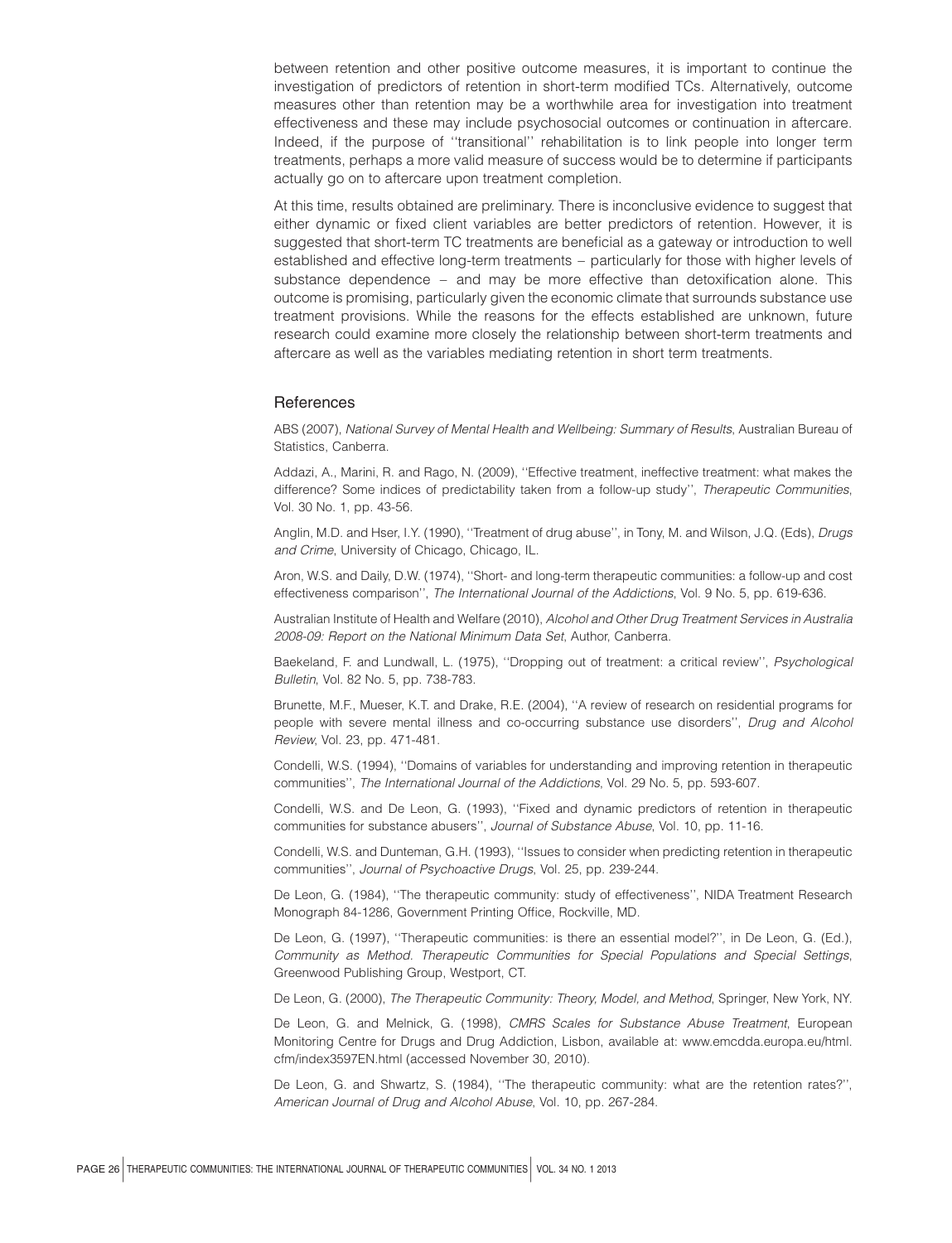De Leon, G., Jainchill, N. and Wexler, H. (1982), ''Success and improvement rates 5 years after treatment in a therapeutic community'', International Journal of the Addictions, Vol. 17, pp. 703-747.

De Leon, G., Melnick, G., Kressel, D. and Jainchill, N. (1994), ''Circumstances, motivation, readiness, and suitability (the CMRS scales): predicting retention in therapeutic community treatment'', American Journal of Drug and Alcohol Abuse, Vol. 20 No. 4, pp. 495-515.

De Leon, G., Sacks, S., Staines, G. and McKendrick, K. (2000), ''Modified therapeutic community for homeless mentally ill chemical abusers: treatment outcomes", American Journal of Drug and Alcohol Abuse, Vol. 26, pp. 461-480.

Gay, L.R. and Airasian, P. (2000), Educational Research: Competencies for Analysis and Application, Prentice-Hall, Upper Saddle River, NJ.

Gossop, M., Marsden, J., Stewart, D. and Rolfe, A. (1999), ''Treatment retention and 1 year outcomes for residential programmes in England'', Drug and Alcohol Dependence, Vol. 57, pp. 89-98.

Gossop, M., Darke, S., Griffiths, P., Hando, J., Powis, B., Hall, W. and Strang, J. (1995), ''The severity of dependence scale (SDS): psychometric properties of the SDS in English and Australian samples of heroin, cocaine and amphetamine users", Addiction, Vol. 90 No. 5, pp. 607-614.

Hser, Y., Evans, E., Huang, Y. and Anglin, M.D. (2004), ''Relationship between drug treatment services, retention and outcomes'', Psychiatric Services, Vol. 55 No. 7, pp. 767-774.

Hubbard, R.L., Craddock, S.G., Flynn, P.M., Anderson, J. and Etheridge, R. (1997), ''Overview of 1-year follow-up outcomes in the Drug Abuse Treatment Outcome Study (DATOS)", Psychology of Addictive Behaviours, Vol. 11, pp. 261-278.

Joe, G.W., Brown, B.S. and Simpson, D.D. (1995), ''Psychological problems and engagement in treatment'', Journal of Nervous and Mental Disease, Vol. 183 No. 11, pp. 704-710.

Joe, G.W., Simpson, D.D. and Broome, K.M. (1998), ''Effects of readiness for drug abuse treatment on client retention and assessment of process'', Addiction, Vol. 93, pp. 1177-1190.

Krippendorff, K. (2004), Content Analysis: An Introduction to Its Methodology, 2nd ed., Sage, Thousand Oaks, CA.

Lloyd, C.F. and O'Callaghan, F.V. (2001), ''Therapeutic communities for the treatment of addictions in Australia'', in Rawlings, B. and Yates, R. (Eds), Therapeutic Communities for the Treatment of Drug Users, Jessica Kingsley, London, pp. 29-42.

Lovibond, S.H. and Lovibond, P.F. (1995), Manual for the Depression Anxiety Stress Scales, 2nd ed., Psychology Foundation, Sydney.

McCusker, J., Vickers-Lahti, M., Stoddard, A., Hindin, R., Bigelow, C., Zorn, M., Garfield, F., Frost, R., Love, C. and Lewis, B. (1995), ''Relationship between time spent in treatment and client outcomes from therapeutic communities'', Journal of Substance Abuse Treatment, Vol. 11, pp. 25-33.

Melnick, G. and De Leon, G. (1999), Assessing Treatment Readiness in Special Populations: Final Report, National Institute on Drug Abuse, Bethesda, MD.

Moos, R.H. (1998), ''Understanding the quality and outcome of treatment'', Substance Use and Misuse, Vol. 33, pp. 2789-2794.

Mueser, R.E. and Drake, K.T. (2000), ''Psychosocial approaches to dual diagnosis'', Schizophrenia Bulletin, Vol. 26 No. 1, pp. 105-118.

Nuttbrock, L.A., Rahav, M., Rivera, J.J., Ng-Mak, D.S. and Link, B.G. (1998), ''Outcomes of homeless mentally ill chemical abusers in community residences at a therapeutic community'', Psychiatric Services, Vol. 49, pp. 68-76.

Pitts, J.A. (1991), ''The relationship between treatment outcome and time in treatment'', paper presented at the 14th World Federation of Therapeutic Communities, Montreal.

Prendergast, M.L., Podus, D., Chang, E. and Urada, D. (2002), ''The effectiveness of drug abuse treatment: a meta-analysis of comparison group studies'', Drug and Alcohol Dependence, Vol. 67, pp. 53-72.

Prochaska, J.O., DiClemente, C.C. and Norcross, J. (1992), ''In search of how people change: applications to addictive behaviours'', American Psychologist, Vol. 47, pp. 1102-1114.